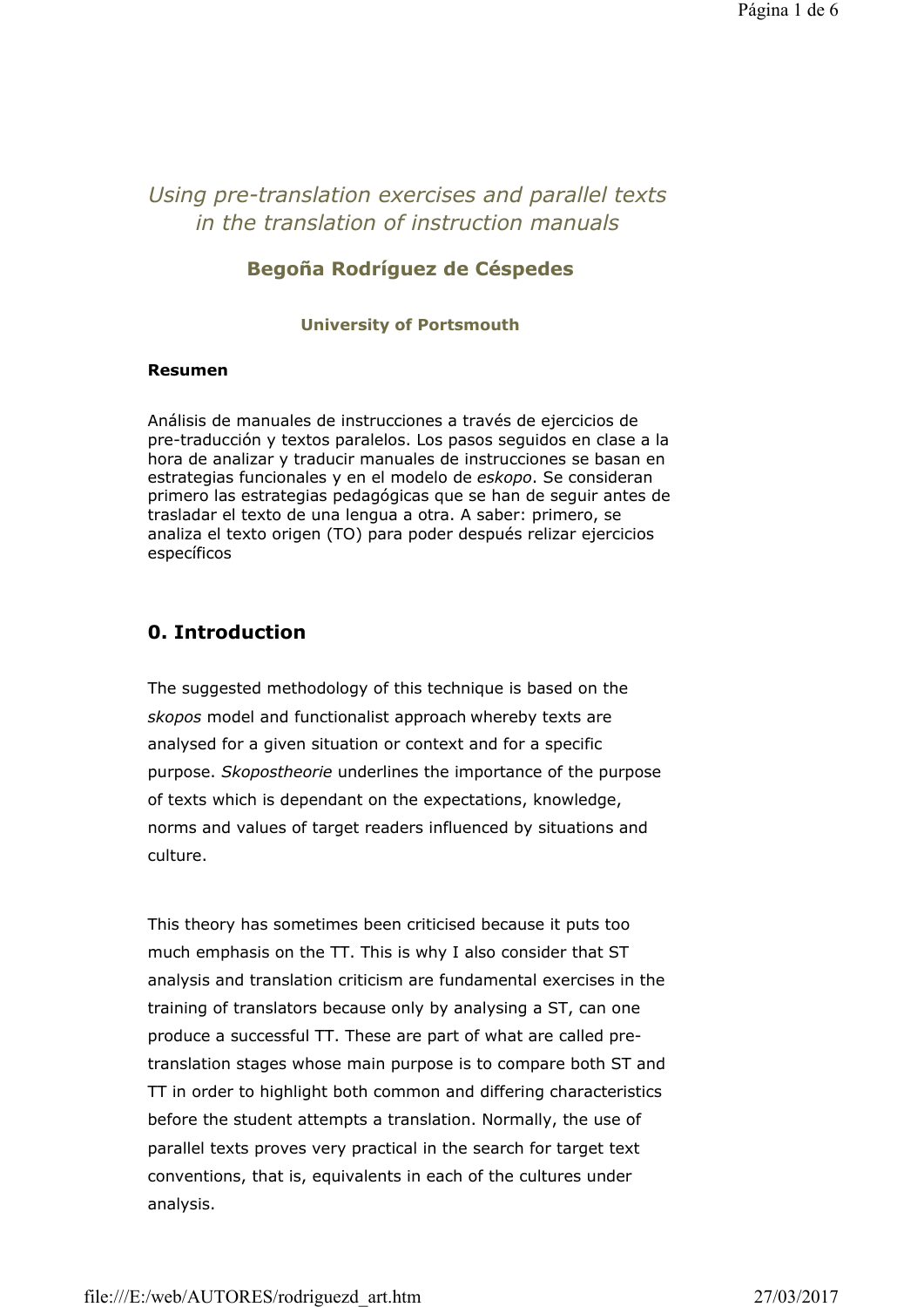In this case study, I will focus on procedures to analyse and translate a given type of text, in this case consumer-oriented instruction manuals. They are the ones dealing with instructions for the use and care of products.

## **1. Why use instruction manuals in a translation class?**

- $\bullet$  It is a good starting point for the trainee translator because the texts are not highly specialised.
- Manuals are consumer-oriented texts that students come across in real life, such as household appliance manuals. Hence students are familiarised with this type of language.
- They share the same communicative function, that is, instructions addressed to the consumer on how to use a given product.
- Manuals are often multilingual, where normally a given ST is translated into different TTs, so they present the same reality to different contexts and cultures. Furthermore, some readerships might be more familiar with the product in the manual than others. For example, a kettle is a common appliance in every British household but not in Spanish ones.

However, one problem that manuals illustrate very well is that when texts are presented through inadequate translations the reader can definitely tell if the SL text is the 'real' ST or a generated one. In the latter case, the expectations, values and norms of the target reader are not 'respected', either because the translation was undertaken by a non-native speaker or, in the case of some STs, because they were not linguists or specialists themselves. It is also often the case that whilst all texts in a manual seem equal at first glance yet one can usually spot the ST because one or more of the TTs do not work idiomatically. This is what attracted me to this type of text in the first place and that is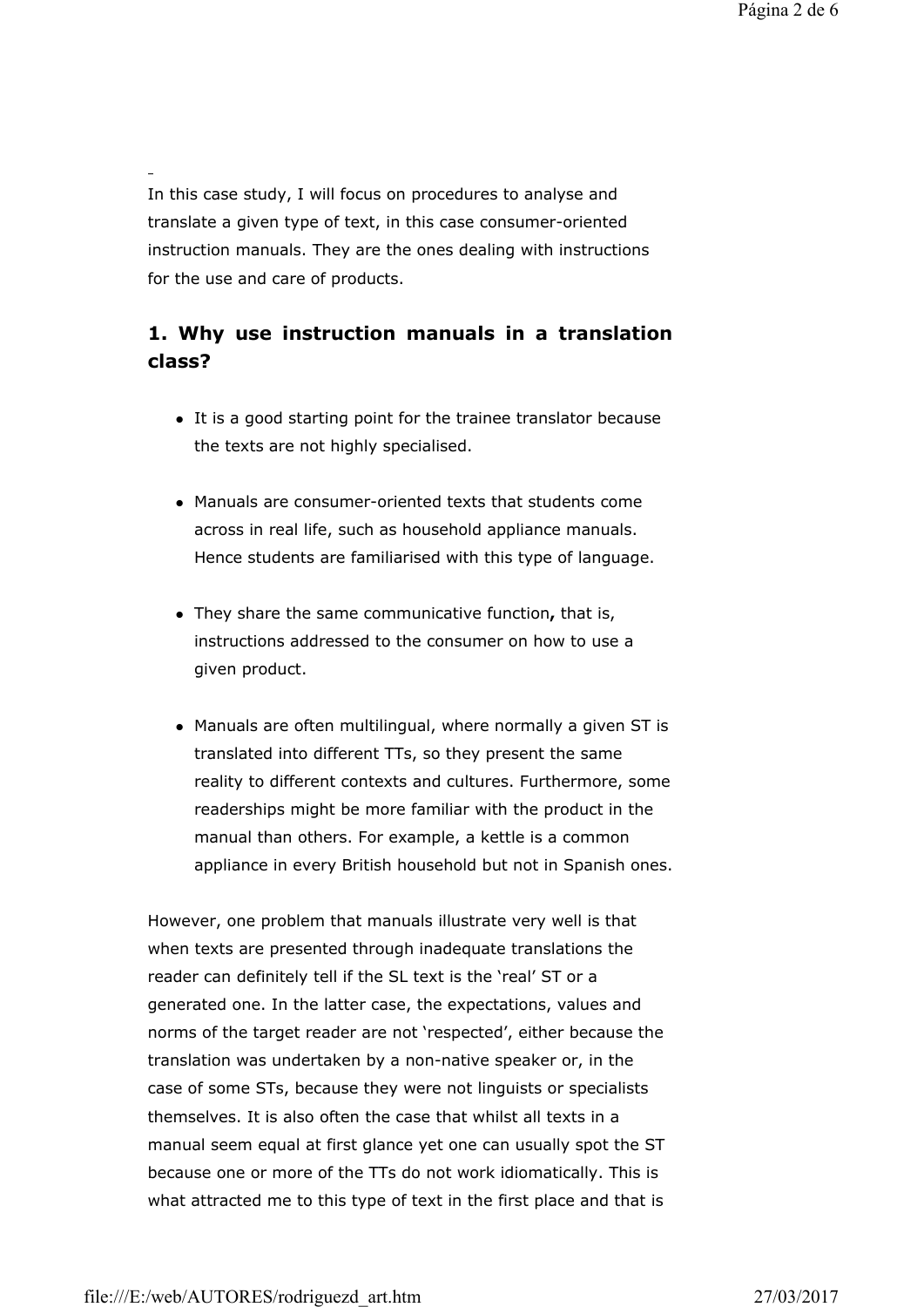why I thought it was worth exploring in the translation class.

As Trosborg (1994: 25) notes: "It can be said about the translation of technical brochures that it is far from being a mere transcoding process, but … a cross-cultural event", and that "Industrial translators must produce texts that seem so natural (in fact), that translations are indistinguishable from originals." (67)

Hervey and Higgins(1995: 167) also advocate the same principles, they argue that: "The translator's prime responsibility to the manufacturer is to give a correct, unambiguous and comprehensible account of how the product is to be used. This places limits on possible departures from the ST. It does not, however, imply that the TT should be a carbon copy of the ST".

Unfortunately, relatively few translations of brochures and manuals meet either criteria. Let me illustrate these important issues with a couple of examples of unsuccessful instructions:

| Instructions for care of bakeware (molde para hornos)                    |                                                                            |
|--------------------------------------------------------------------------|----------------------------------------------------------------------------|
| English                                                                  | Spanish                                                                    |
| Care & Usage for your bakeware                                           | Cuidado y Uso para sus Utensilios                                          |
|                                                                          | de cocción en el horno                                                     |
| Do                                                                       | <b>Sies</b>                                                                |
| Wash the pan in clean hot soapy                                          | Lave el molde en agua caliente                                             |
| water before and after use; then                                         | limpia jabonosa antes y después                                            |
| dry thoroughly. Grease the pan                                           | de su uso; luego séquelo bien.                                             |
| lightly before each use. Line the                                        | <b>Engrase</b> el molde ligeramente<br>con <b>grasa</b> antes de cada uso. |
| pan with pastry when using fruit<br>fillings. Leave baking to cool for a | Cubra el molde con hojaldre al                                             |
| few minutes before turning out.                                          | usar rellenos de frutas. Deje la                                           |
| Leave pan to soak for a few                                              | hornada enfriando durante                                                  |
| minutes before washing if food is                                        | algunos minutos antes de sacarla.                                          |
| burnt onto the pan.                                                      | Si la comida se le quema, déjelo                                           |
|                                                                          | en remojo durante algunos                                                  |
|                                                                          | minutos antes de lavarla.                                                  |
| Do not                                                                   | <b>Noes</b>                                                                |
| Use metal utensils. Bake at more                                         | Utilice utensilios de metal. Cueza                                         |
| than 220°C /425°F/Gas Mark 7.                                            | en el horno a más de                                                       |
| Place on the hob or over direct                                          | 220°C /425°F/ 7 de gas.                                                    |
| heat, electric radiant or gass                                           | Coloque en una placa lateral                                               |
| flame. Use metal scourers or<br>abrasives. Use in microwave oven.        | para calentar comidas o                                                    |
|                                                                          | directamente sobre calor,<br>elementos eléctricos radiantes                |
|                                                                          | o una llama de gas. Utilice                                                |
|                                                                          | estropajos o <b>abrasivos</b>                                              |
|                                                                          | metálicos. Utilice en un horno                                             |
|                                                                          | mecroondas.                                                                |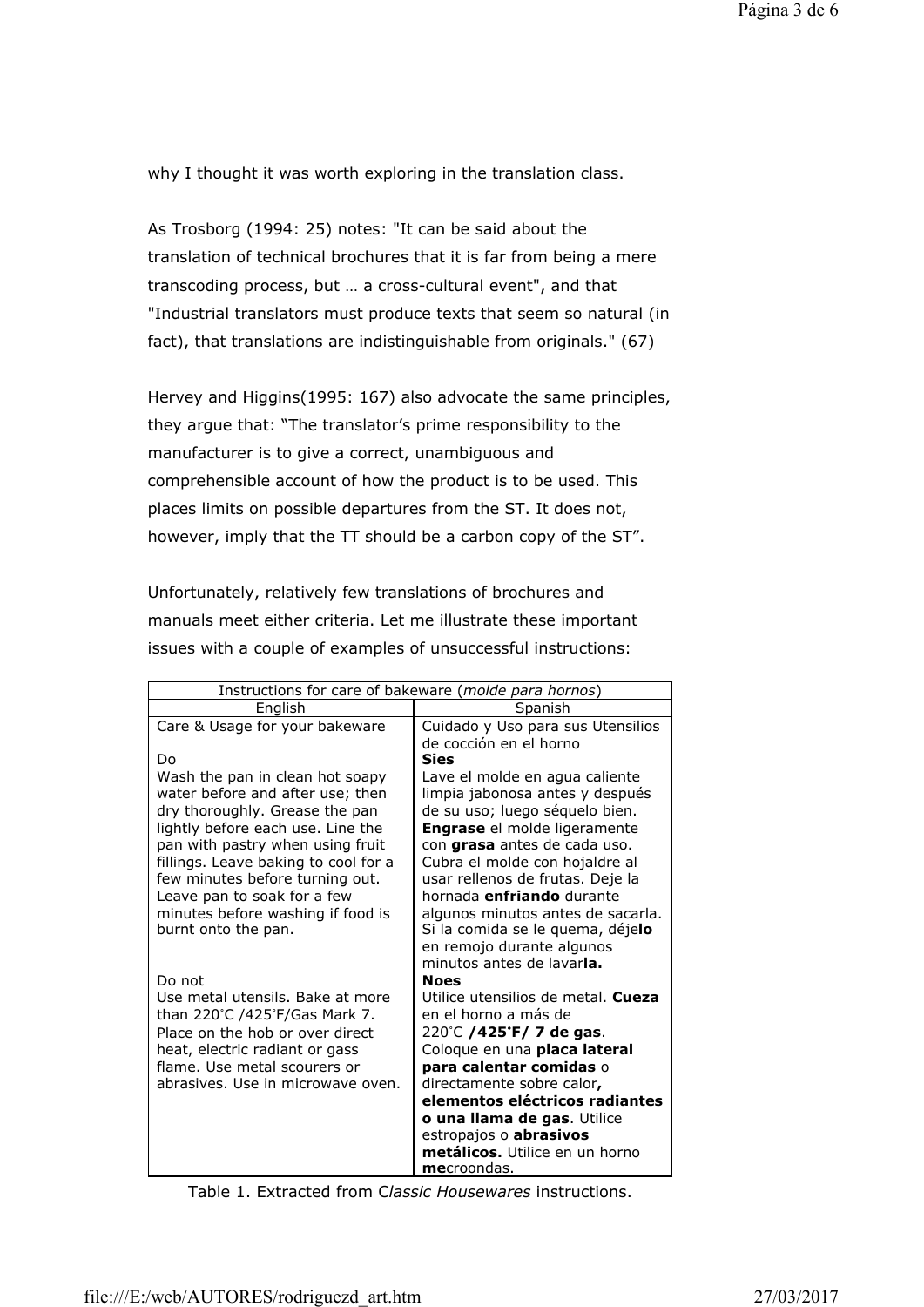| Washing Machine Instructions               |                                                 |
|--------------------------------------------|-------------------------------------------------|
| English                                    | Spanish                                         |
| <b>WARNING!</b>                            | <b>ATTENCION!</b>                               |
| BEFORE USING THE MACHINE                   | Antes de poner en funcionamiento                |
| REMOVE THE BLOCKING                        | la lavadora, retirar el <b>dispositiov</b>      |
| DEVICES WHICH CLAMP THE                    | que <b>bloque</b> el interior de la misma.      |
| <b>INTERNAL PART OF THE</b>                | Desatornillar y retirar los<br>1)               |
| <b>MACHINE</b>                             | tres tornillos.                                 |
| 1) Unscrew and remove the                  | 2) Introducir un                                |
| 3 holts.                                   | destornillador en cada                          |
| 2) Insert a screwdriver in                 | uno de los tres orificios                       |
| each of the 3 holes left                   | dejados libres por los                          |
| by the above bolts and                     | tornillos e inclinarlo                          |
| incline it so as to make                   | adecuadamente de modo<br>que haga caer los tres |
| the 3 plastic spacers<br>placed inside the | distanciadores de                               |
| machine fall down.                         | plastico al fondo de la                         |
| 3) Lean the machine on its                 | lavadora.                                       |
| back in order to remove                    | Apoyar la lavadora sobre la<br>3)               |
| the 2 internal angel bars                  | parte posterior para extraer                    |
| by pulling the 2 bands:                    | los dos angulares internos                      |
| the left one (marked                       | tirando de sus extremos                         |
| with letter E) must be                     | teniendo cuidato de                             |
| pulled first and then the                  | extraer primaero el                             |
| right one. If necessary,                   | izquierdo marcado con la                        |
| break the polystyrene                      | lettera E y después el                          |
| angle bar to facilitate                    | derecho. Romper los                             |
| removal of the same.                       | angulares de poliestireno                       |
|                                            | expanso para facilitar la                       |
|                                            | extraccion.                                     |



Please, note that figures (pictures) have not been included in this sample to highlight the unfortunate linguistic, stylistic and spelling choices included in the Spanish translation.

## **2. Pre-translation exercises**

It is often difficult to present these issues to the translation student who has had no contact with specialised translation, or indeed, no practice of translation at all. Producing samples of Spanish and English texts on the same page and from the same manual enables the 'parallel' comparison of both ST and TT. Parallel because the texts have the same function and same graphic format but different cultural conventions.

Since the classes involved in this case study included both Spanish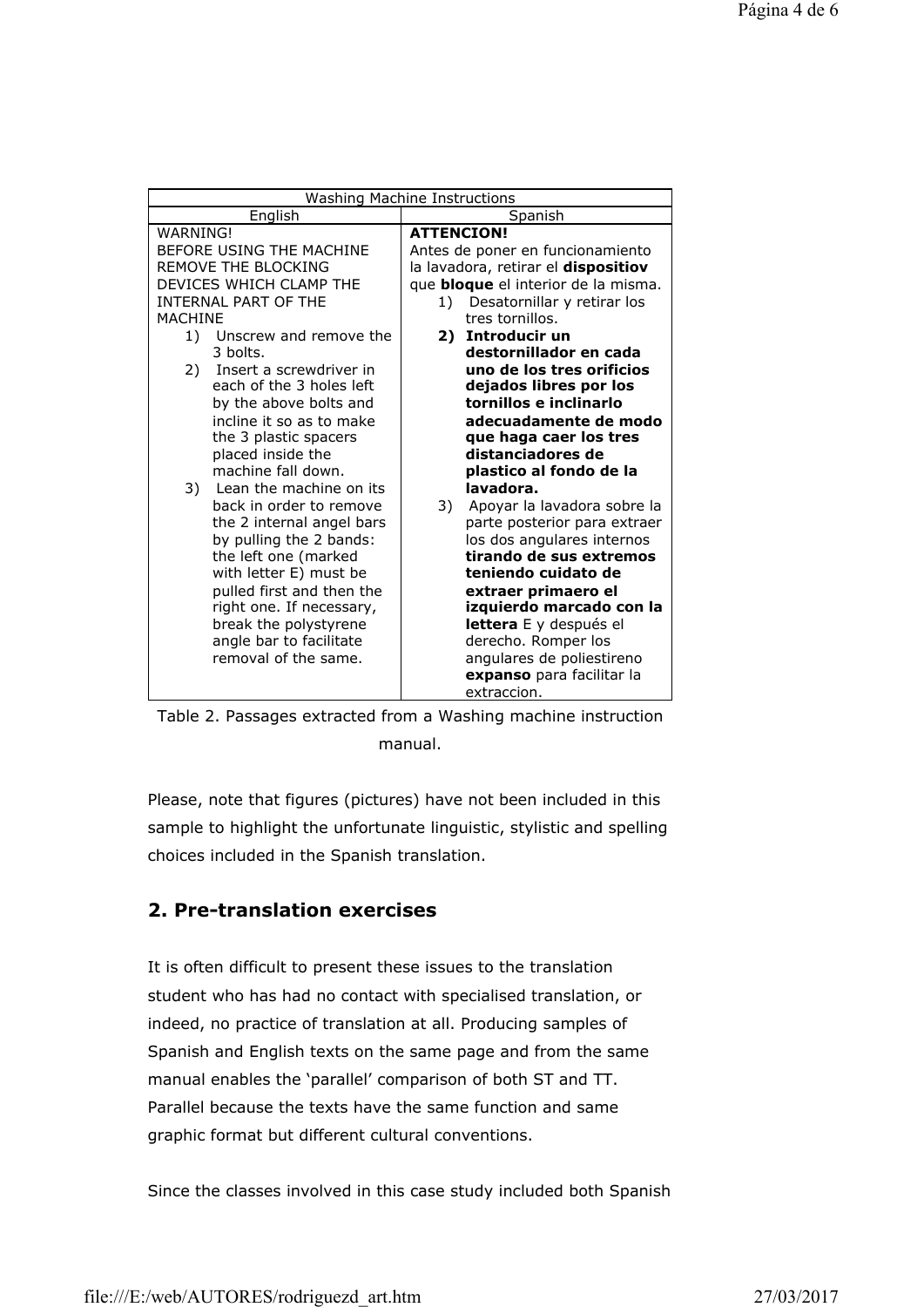and English students working into both languages, each contingent is asked to analyse their L1 text first before discussing what the main characteristics of both texts are. Successful and unsuccessful translations are also analysed.

Both top-down and bottom-up exercises can be used at this stage as with any other type of text. Examples of top-down exercises are intralingual and gist translation whereby students either paraphrase the content of the text in their own words, or summarise it in their mother tongue. These activities serve a purpose, that is to gain an overall understanding of the ST. Another top-down exercise that is used in class is the production of what is known in functionalist terms as *Translation Brief*, or macro-analysis, i.e. What is the communicative purpose of the text? What are the extratextual characteristics? Who is the target audience? What is the purpose/motive of the text? What will be the time and place of text reception and medium?

Bottom-up exercises include the analysis of the source text in specific areas, known as intratextual analysis or micro-analysis, such as: standard format, paragraphing, punctuation, register, syntax, lexis, style. The pedagogical aim here is for the student to infer the characteristics of a given source text. This is where the production of a corpus of parallel texts (or indeed different samples of TTs) is very useful since the student becomes familiarised with both genre and style.

After a linguistic and contextual analysis has taken place, criticisms of both SL texts and TL texts are carried out. The purpose of these activities is to make the student aware of all linguistic and extralinguistic factors to bear in mind when attempting a transfer from one culture to another.

Instruction manuals are excellent tools for this type of pretranslation analyses because one can readily see and compare the pitfalls of a bad translation. They also raise the following key questions for trainee translators: